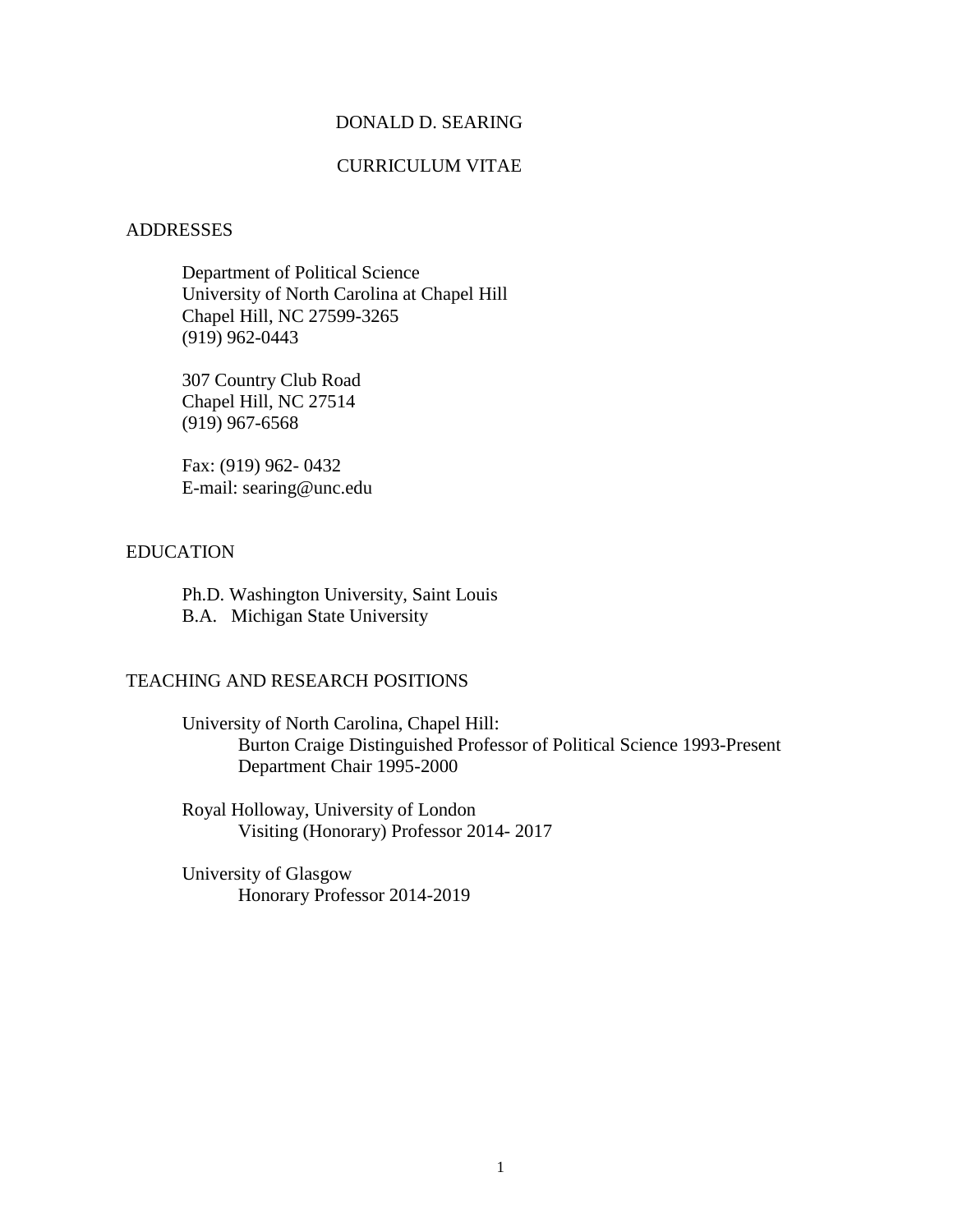### HONORS AND RESEARCH AWARDS

Leverhulme Foundation Research Professorship Guggenheim Fellow Arts and Humanities Foundation Fellow Kenan Fellow Phi Beta Kappa, Phi Kappa Phi Fellowships: NSF, NIMH, NATO

*Gregory M. Luebbert Award, "*Best Journal Article in Comparative Politics,*"* awarded by the Comparative Politics Section of the APSA, 2003 for: "The Deliberative Potential of Political Discussion," *British Journal of Political Science*, 32 (2002): 21-62

- University of Chicago Center for Cognitive and Neuroscience and the Arete and Templeton Foundations ("The Virtues and Vices of Liberal Democratic Leadership") 2010-2012 (\$175,000)
- University of North Carolina, Center for European Studies ("Political Leadership in Liberal Democracies") 2008-2012 (\$15,000)
- Kaufman Foundation Fellowship 2007-2008 (\$25,000)
- University of North Carolina. Center for European Studies. ("Political Leadership in Liberal Democracies") 2006-2008. (\$8,000)
- University of North Carolina. University Research Council. ("Identity, Democracy and the Future of the Nation State") (with Jeff Spinner-Halev) 2006 (\$2,000) (with Pamela Johnston Conover) 1993-1994 (\$8,000)
- The Spencer Foundation, Supplementary Research Grant ("Citizenship and Civic Education in the United States and Great Britain") (with Pamela Johnston Conover and Ivor M. Crewe) 1991-1993 (\$31,000)
- The Spencer Foundation, Research Grant ("Citizenship and Civic Education in the United States and Great Britain") (with Pamela Johnston Conover and Ivor M. Crewe) 1988- 1991 (\$381,000)

The Spencer Foundation, Research Grant ("Citizenship and Civic Education") 1987 (\$7,500)

- Frank Porter Graham Child Development Center, Research Grant ("The Study of Citizenship") 1987 (\$5,000)
- National Endowment for the Humanities, Research Grant ("The New Conservatism in Britain") 1986 (\$3,000)
- National Institutes of Mental Health. Research Grant ("Norms, Goals and Socialization") 1979 (\$7,500)
- National Institutes of Mental Health. Research Grant ("Democracy and Social Welfare") 1970 (\$5,000)
- National Science Foundation. Research Grant ("Research on Comparative Socialization") 1971-1974 (\$179,000)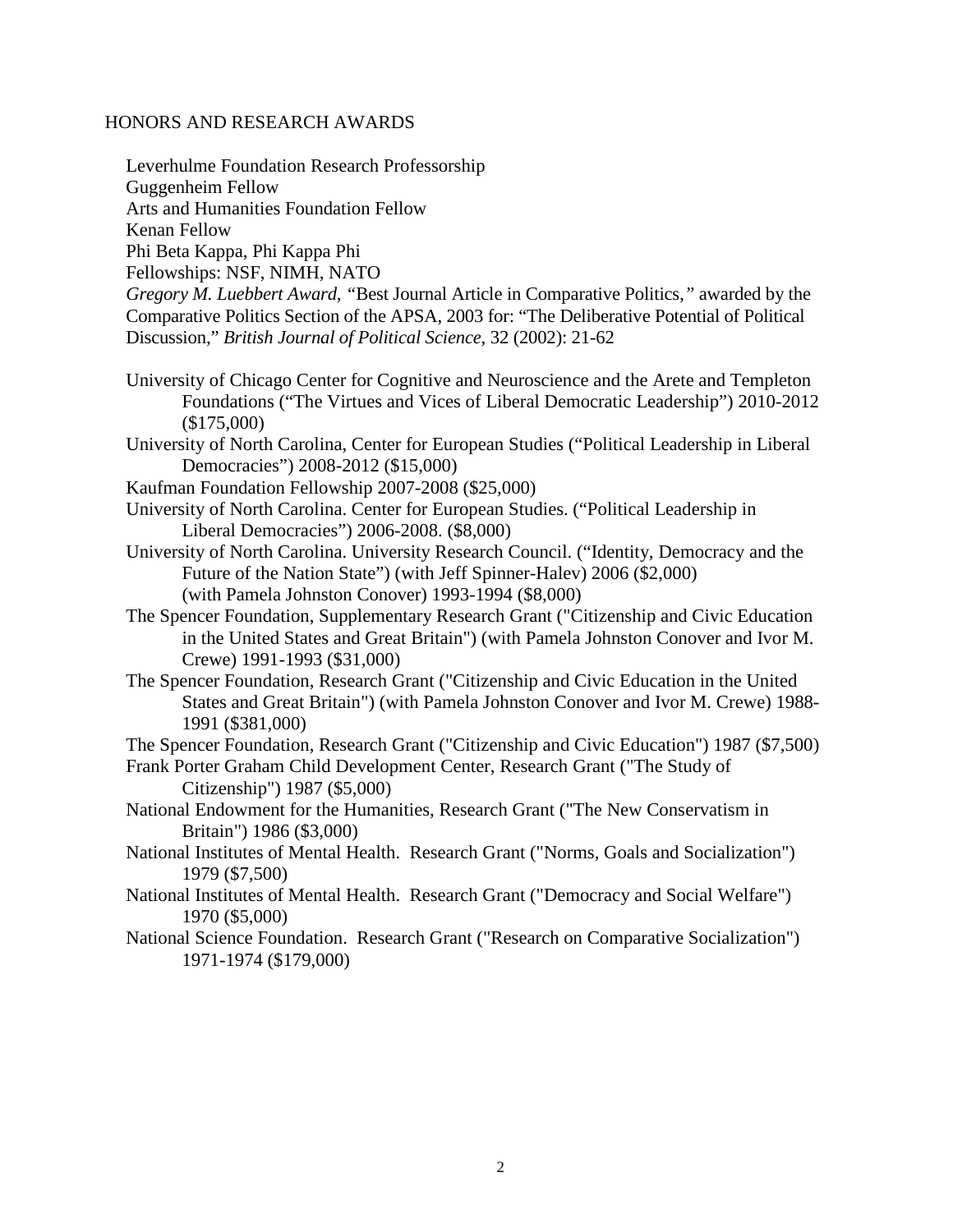### PROFESSIONAL ASSOCIATIONS

American Political Science Association Midwest Political Science Association International Political Science Association International Society of Political Psychology British Politics Group

#### PROFESSIONAL ACTIVITIES

Board Member, Center for the Study of Public Integrity, University of Essex 2009- 11. Nominating Committee, American Political Science Association 1998-1999 Council Member, American Political Science Association 1988-1990 Selection Committee, Woodrow Wilson Award, American Political Science Association 1984 Program Committee, American Political Science Association 1975

Program Co-Chair, International Society for the Study of Political Psychology 1997 Executive Committee, British Politics Group 1990-1992, 1997-1999 Chair, Samuel Beer Dissertation Prize Committee, British Politics Group 1986 Planning Board, International Institute of Comparative Government 1986-1990 Editorial Board, Journal of Politics 1982-1985 Editorial Board, American Political Science Review 1977-1981 Editorial Board, American Journal of Political Science 1976-1979 ICPSR Committee on Institutional Elites 1975-1980 Program Committee, Southern Political Science Association 1982

### UNIVERSITY ADMINISTRATION

Department Chair 1995-2000 Acting Director, Center for European Studies 2002-2003, 2004, 2015 Advisory Board, Transatlantic Masters Program 2009-present Advisory Board, Center for European Studies 2003- present Advisory Board, UNC Honors Program 2000-present Resident Director, UNC Honors in London 2000, 2010 Co-Chair, Program in European Studies 1991-1992 Director, Program in European Studies 1984-1991 Department Field Chair, Comparative Politics 1985-1992, 2004-2005 Department Director of Graduate Studies 1982-1985 Department Director of Graduate Admissions 1969-1971, 1974-1977, 1992-1995, 2002-2005 Department Director of Graduate Placement 2006-2008 Administrative Board of the Library 1991-1993 Faculty Council 1968-1970, 1985-1986 University Task Group-Research 1983-1985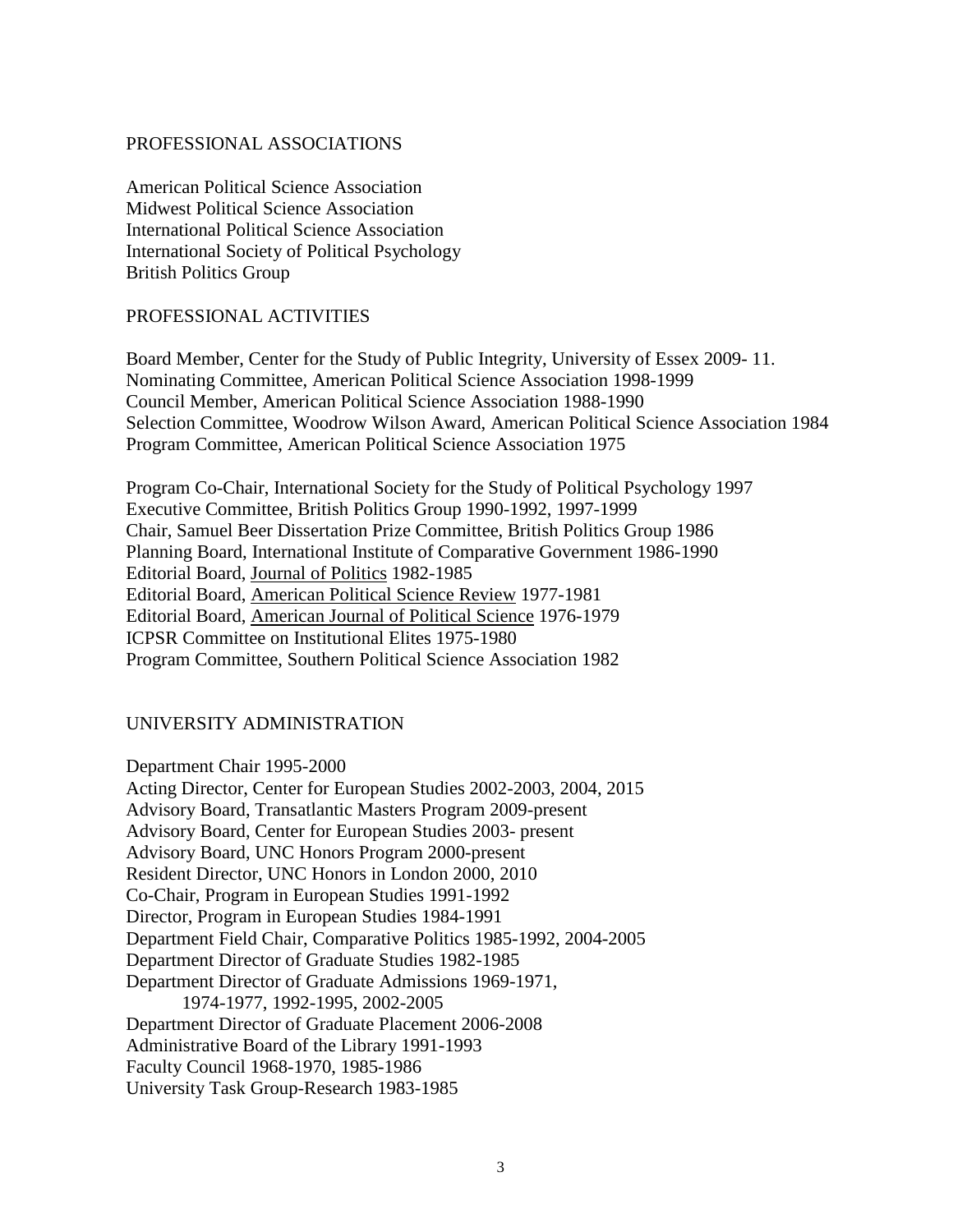### RESEARCH AND TEACHING FIELDS

Comparative Political Behavior Comparative Political Psychology Comparative Politics: Theory and Methods Political Leadership: Elite Decision-Making

#### COURSES TAUGHT

Undergraduate Political Psychology Tolerance in Liberal States Political Leadership Democracy and Citizenship Identity in Politics Politics in Western Europe

#### Graduate

 Psychology of Elite Decision-Making Seminar on Political Socialization Seminar on Political Psychology Comparative Political Behavior Scope and Methods/Research Design

### PUBLICATIONS

# BOOKS AND MONOGRAPHS

Donald D. Searing and Marco Steenbergen, Politicians: Virtues and Vices in Political Careers. (in preparation).

Donald D. Searing, Westminster's World: Understanding Political Roles. (512 pages) (Cambridge: Harvard University Press, 1994).

Ivor M. Crewe and Donald D. Searing, Thatcherism: Its Origins, Electoral Impact and Implications for Downs' Theory of Party Strategy. Essex Paper in Politics and Government. (95 pages). (Colchester: University of Essex, 1986).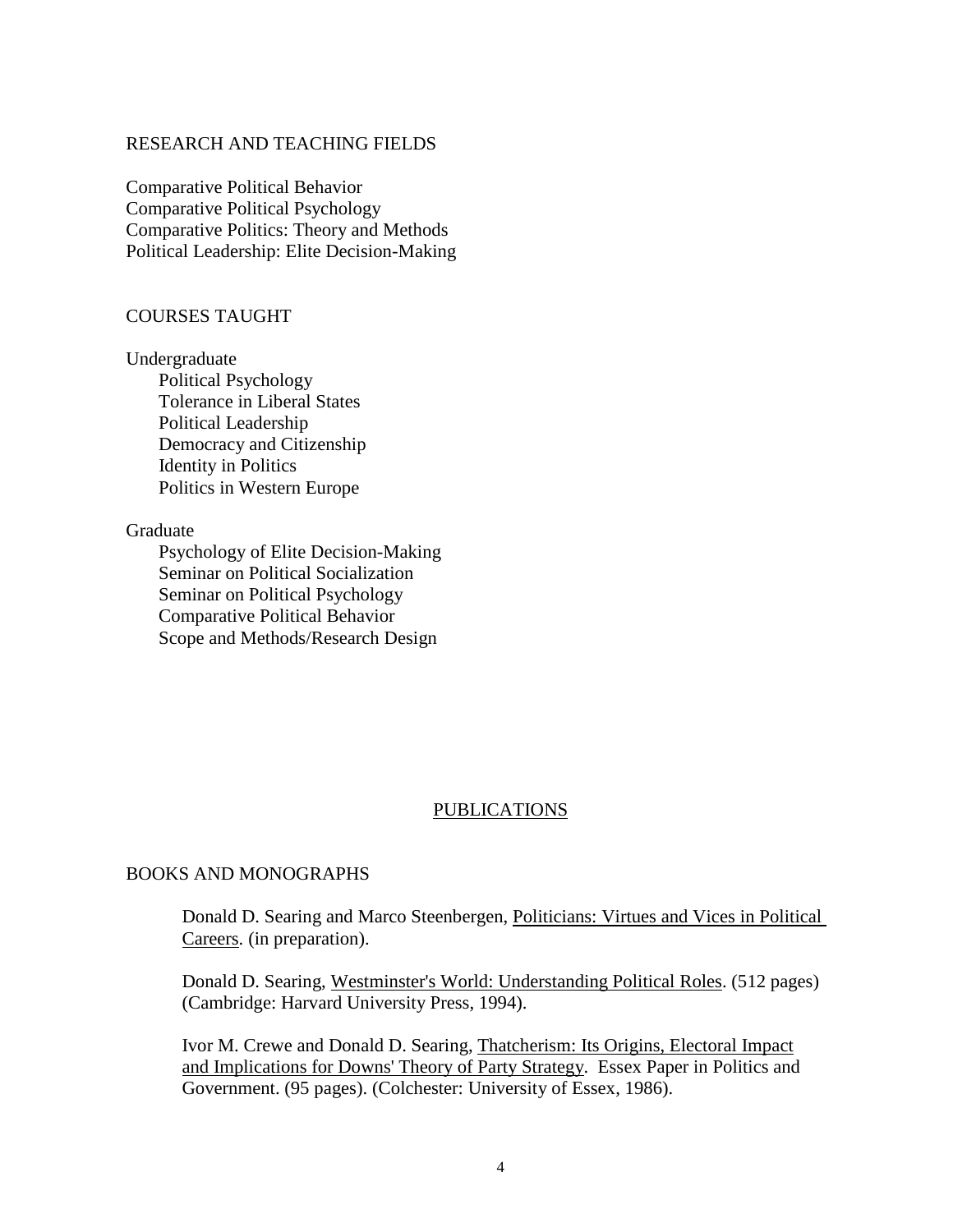Pamela Johnston Conover, Ivor M. Crewe and Donald D.Searing, Conceptions of Citizenship among British and American Publics: An Exploratory Analysis Essex Paper in Politics and Government. (53 pages). (Colchester: University of Essex, 1990).

# JOURNAL ARTICLES AND BOOK CHAPTERS

Donald D. Searing, William Jacoby and Andrew Tyner, "The Political Values of Politicians: Stability and Change Over Four Decades." Paper presented at Annual Meetings of the American Political Science Association. (under review).

Donald D. Searing, Fred Solt and Pamela Johnston Conover, "Conservative Critiques of Human Rights: An Empirical Assessment." Paper presented at Annual Meetings of the American Political Association, at CEVIPOF Science Po, Paris, and at University College Oxford. (under review).

Donald D. Searing and Marco Steenbergen, "Political Institutions and Political Learning: Testing an Exchange Model of Political Authority," (under revision).

Donald D. Searing and William Jacoby, "Cohort, Aging and Period Effects in Politicians' Political Values." (in preparation).

Donald D. Searing, Nicholas Allen and Gabriele Magni, "Career Politicians in Longitudinal Perspective: Types and Stereotypes." (in preparation).

Donald D. Searing, William Jacoby and Andrew Tyner, "The Political Values of Politicians: A Longitudinal Study of Their Structuring Power in Shaping Attitudes and Behavior." (in preparation).

Donald D. Searing, "Forward." (2012). In Magnus Blomgren and Olivier Rozenberg (eds), Parliamentary Roles in Modern Legislatures. London: Routledge, xii-xxvi.

Donald D. Searing and Marco Steenbergen, "Virtues and Vices of Liberal Democratic Leadership." In Joseph Femia, Andras Korosenyi and Gabriella Slomp (eds), Political Leadership in Liberal and Democratic Theory (London: Academic Imprint, 2010), 125-150.

Donald D. Searing, Fred Solt, Pamela Johnston Conover and Ivor Crewe, "Public Discussion in the Deliberative System. Does it Make Better Citizens?" British Journal of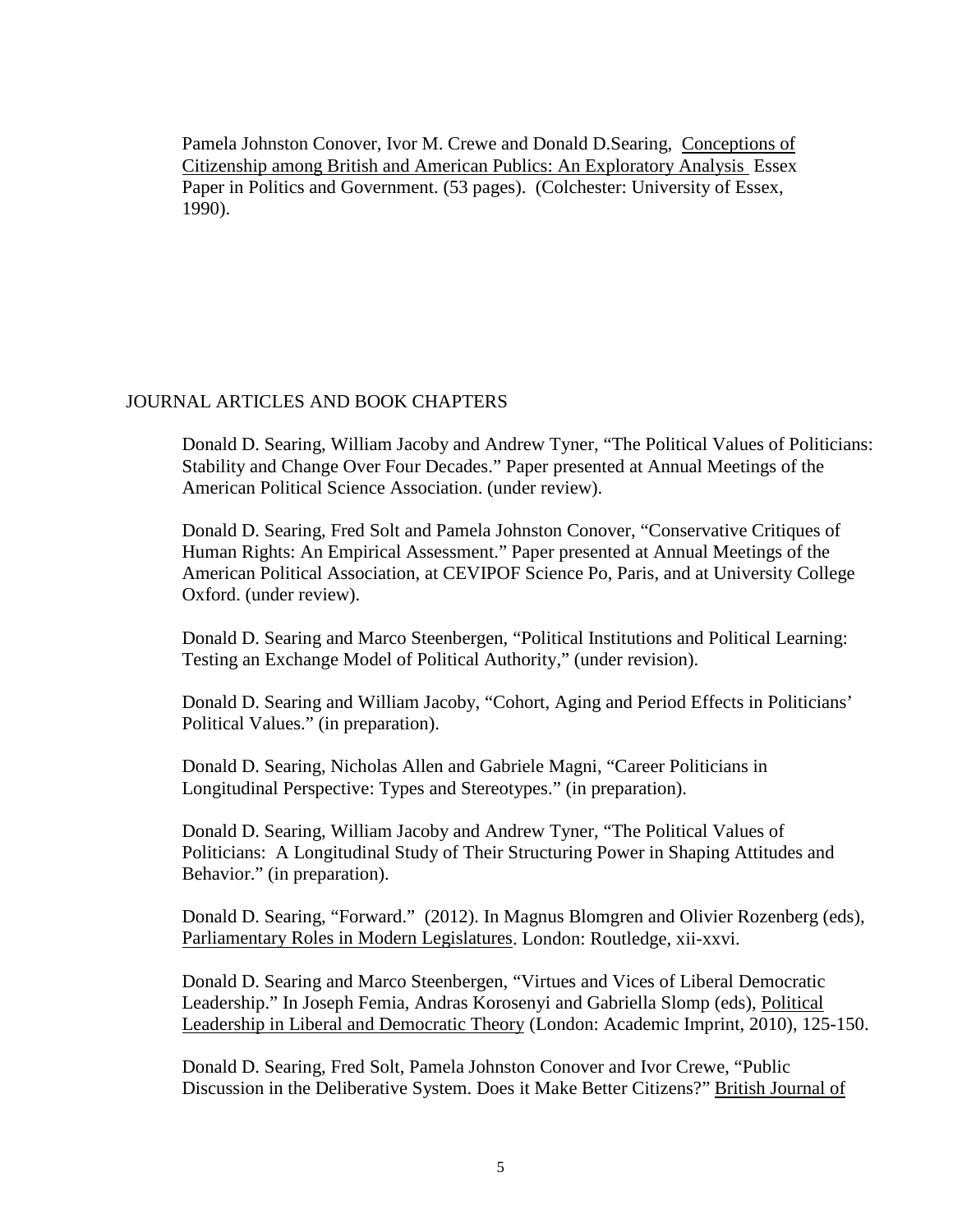Political Science 37, 4 (October, 2007), 587-618. Translated into Chinese and reprinted in Chen Jiagang and Yu Keping (eds), Deliberative Democracy and Political Development (Beijing: Social Sciences Academic Press, 2009).

Donald D. Searing, Ivor Crewe and Pamela Johnston Conover, "Political Tolerance: Meaning, Measurement and Context," in Judith Bara and Albert Weale (eds), Democratic Politics and Party Competition. (New York: Routledge, 2007), 285-309.

Pamela Johnston Conover and Donald D. Searing, "Studying Everyday Talk as Democratic Deliberation," Acta Politica 40, 3 (September, 2005), 269-84. Reprinted in Jurg Steiner et al. (eds.) Empirical Studies of Democratic Deliberation. (London: Palgrave)

Donald D. Searing, Pamela Johnston Conover and Ivor Crewe, "The Elusive Ideal of Equal Citizenship: Political Theory and Political Psychology in the United States and Great Britain," Journal of Politics, 66, 4 (November 2004), 1036-68.

Donald D. Searing, Pamela Johnston Conover and Ivor Crewe, "Citizenship in the Age of Liberalism," Parliamentary Affairs: A Journal of Comparative Politics, 56, 4 (October 2003), 634-52.

Pamela Johnston Conover, Donald D. Searing and Ivor Crewe, "The Deliberative Potential of Political Discussion," British Journal of Political Science, 32, 1 (January 2002), 21-63. Awarded American Political Science Association Gregory M. Leubbert prize for "Best Journal Article Published in the Field of Comparative Politics in 2002."

Pamela Johnston Conover and Donald D. Searing, "Expanding the Envelope: Citizenship, Contextual Methodologies and Comparative Political Psychology," in, James Kuklinski (ed.), Doing Political Psychology. (New York: Cambridge University Press, 2002), 71-99.

Pamela Johnston Conover and Donald D. Searing, "The Democratic Purposes of Education: A Political Socialization Perspective," in, Lorraine M. McDonnell, P. Michael Timpane and Roger Benjamin (eds.), Rediscovering the Democratic Purposes of Education. (Lawrence, Kansas: University Press of Kansas, 2000), 91-126.

Donald D. Searing, "The Psychology of Political Authority: A Causal Mechanism of Political Learning Through Persuasion and Manipulation," Political Psychology, 16, 4 (December, 1995), 477-96.

Donald D. Searing, "Backbench and Leadership Roles in the House of Commons," Parliamentary Affairs, 48, 3 (July, 1995), 419-38.

Pamela Johnston Conover and Donald D. Searing, "Citizenship, Socialization and Democracy," in, Ian Budge and David McKay (eds.), Developing Democracy. (London: Sage Publications, 1994), 24-55.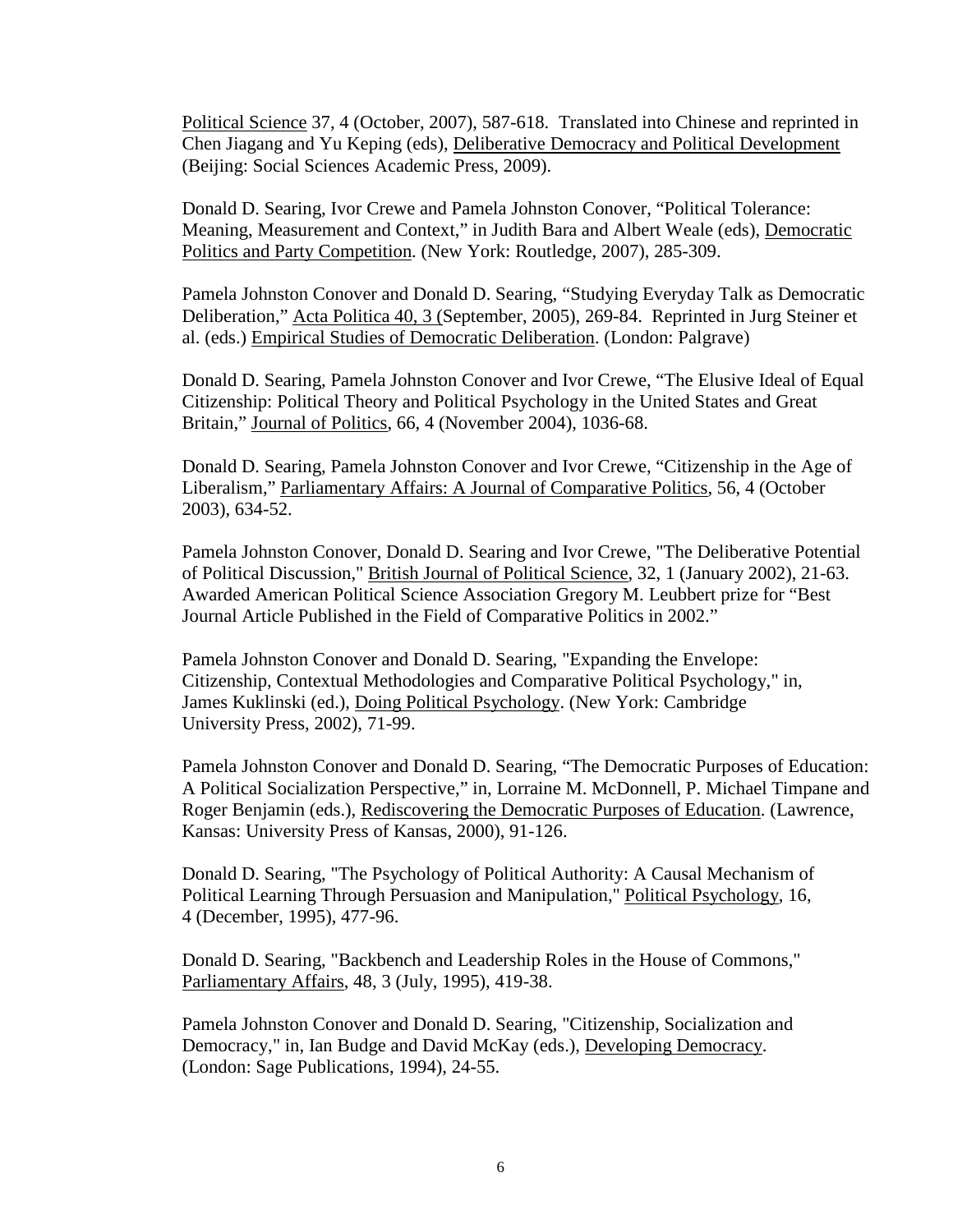Pamela Johnston Conover, Stephen Leonard and Donald D. Searing, "Duty is a Four-Letter word: Democratic Citizenship in the Liberal Polity," in, George E. Marcus and Russell L. Hanson (eds.), Reconsidering The Democratic Public. (University Park: Penn State Press, 1993), 147-172.

Donald D. Searing, "Roles, Rules and Rationality in the New Institutionalism," American Political Science Review, 85, 4 (December, 1991), 1239-60. Reprinted in B. Guy Peters and Jon Pierre (eds.) Institutionalism. London: Sage Publications, 2007).

Pamela Johnston Conover, Ivor M. Crewe and Donald D. Searing, "The Nature of Citizenship in the United States and Great Britain: Empirical Comments on Theoretical Themes," Journal of Politics, 53, 3 (August, 1991), 800-835.

Donald D. Searing, "Junior Ministers and Ministerial Careers in Britain," in, Mattei Dogan (ed.), Pathways to Power; Selecting Rulers in Pluralist Democracies. (Boulder, Colorado: Westview Press, 1989), 141-168.

Ivor M. Crewe and Donald D. Searing, "Ideological Change in the British Conservative Party," American Political Science Review, 82, 2 (June, 1988), 361- 384.

Donald D. Searing, "Britain's Unwritten Constitution: Attitudes Towards Constitutional Topics During a Decade of Change," in, Manuel J. Pelez (ed.), Derecho Constitucional Europeo; Homenaje a F. Valls i Taberner. Vol. VII. (Barcelona, Spain: Promociones y Publicaciones Universitarias, S.A., 1988), pp. 1971-2026.

Ivor M. Crewe and Donald D. Searing, "Mrs. Thatcher's Crusade: Conservatism in Britain, 1972-1986," in, Barry Cooper, Allan Kornberg and William Mishler, editors, The Resurgence of Conservatism in Anglo-American Democracies. (Durham, North Carolina: Duke University Press, 1988), 258-303.

Donald D. Searing, "New Roles For Post-War British Politics: Ideologues, Generalists, Specialists and the Progress of Professionalization in Parliament," Comparative Politics 19, 4 (July, 1987), 431-53.

Donald D. Searing, "Political Involvement and Political Socialization in Great Britain," in Harold D. Clarke and Moshe M. Czudnowski, editors, Political Elites in Anglo-American Democracies; Changes in Stable Regimes. International Yearbook for Studies of Leaders and Leadership. (DeKalb, Illinois: Northern Illinois University Press, 1987), pp. 109-146.

Donald D. Searing, "A Theory of Political Socialization: Institutional Support and De-radicalization in Britain," British Journal of Political Science, 16, 3 (July, 1986), 341-76. Reprinted in Anthony Mughan and Samuel C. Patterson (eds.), Political Leadership in Democratic Societies. (Chicago: Nelson Hall, 1992), 171-92.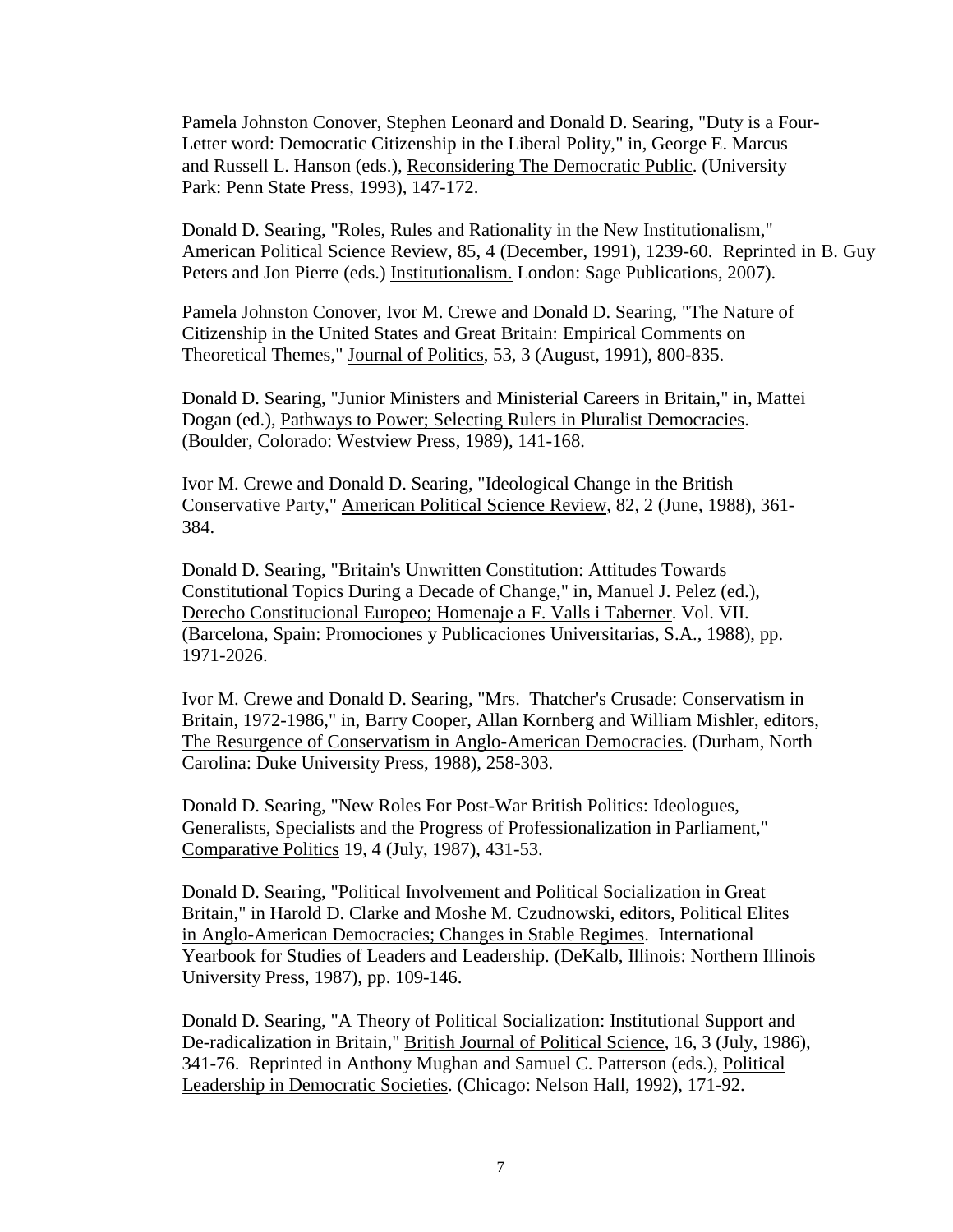Donald D. Searing, "Rules and Reasons: Comment on Cain, Ferejohn and Fiorina," American Political Science Review, 79, 4 (December, 1985), 1174-1176.

Donald D. Searing, "The Role of the Good Constituency Member and the Practice of Representation in Great Britain," Journal of Politics, 47, 2 (May, 1985), 348-81. Reprinted in Phillip Norton (ed.), The Encyclopedia of Legislatures and Legislators. (London: Ashgate, 1998), 348-81.

Donald D. Searing, "The Socialization of British Politicians," Social Science Newsletter, 70, 3 (Fall, 1985), 130-36.

Donald D. Searing, "Response to Rose," American Political Science Review, 79, 2 (June, 1985), 510-13.

Donald D. Searing, "Rules of the Game in Britain: Can the Politicians Be Trusted?," American Political Science Review, 76, 2 (June, 1982), 239-58. Reprinted in Phillip Norton (ed.), Legislatures and Legislators. (London: Routledge, 1998).

Donald D. Searing, "Measuring Politicians' Values: Administration and Assessment of a Ranking Technique in the British House of Commons," American Political Science Review, 72, 1 (March, 1978), 65- 80. Reprinted in Milton Rokeach (ed.), Understanding Human Values: Individual and Societal. (New York: Free Press, 1979), 154-79.

Donald D. Searing and Chris Game, "Horses for Courses: The Recruitment of Whips in the British House of Commons," British Journal of Political Science, 7, 3 (July, 1977), 361-87.

Alan J. Stern and Donald D. Searing, "The Stratification Beliefs of English and American Adolescents," British Journal of Political Science, 6, 2 (April, 1976), 177-202.

Donald D. Searing, George Rabinowitz and Gerald Wright, "The Primacy Principle: Attitude Change and Political Socialization," British Journal of Political Science, 6, 1 (January, 1976), 83- 115. Translated and reprinted in Anna Oppo (ed.), La Socializzazione Politica. (Bologna: Il Mulino, 1980), 293-339.

Donald D. Searing and Joel Schwartz, "Comments on Greenstein's and Clarke and Kenski's Critiques," American Political Science Review, 68, 2 (June, 1974), 725-29.

Donald D. Searing, Joel J. Schwartz and Alden Lind, "The Structuring Principle: Political Socialization and Belief Systems," American Political Science Review, 67, 2 (June, 1973), 415-432.

Donald D. Searing, "Two Theories of Elite Consensus: Tests with West German Data," American Journal of Political Science, 15, 3 (August, 1971), 442-475.